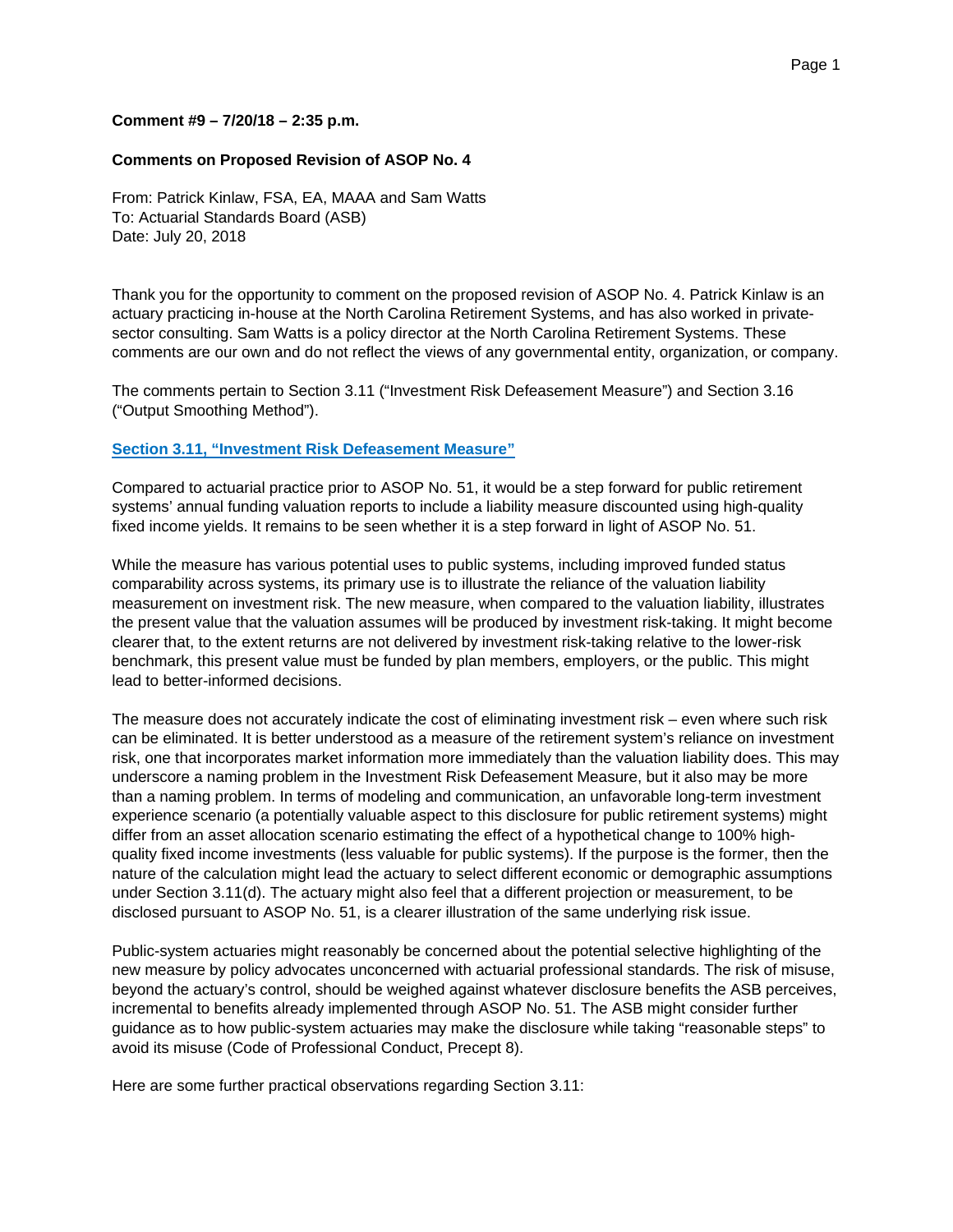- (1) **Possible Unintended Consequence:** There will be times in the future, just as in the past, when market fluctuations or sustained conditions will cause the Section 3.11 measure to be less than a retirement system's assets or its valuation liability. Such conditions, though far from current reality, should be considered in principles-based guidance. Using North Carolina as an example, for more than 30 consecutive years from the 1960s through the 1990s, the yield on long-term Treasury securities exceeded the long-term investment return assumption. As recently as 2009, long-term, high-quality fixed income yield indices during certain months exceeded the long-term investment return assumption. The use of the unit credit cost method would likely decrease the Section 3.11 measure further relative to the valuation liability. If the Investment Risk Defeasement Measure is less than current plan assets, stakeholders might conclude wrongly that the actuary is recommending action relative to asset allocation. They might conclude that such action would reduce the valuation liability when, in fact, it might increase it. If the Investment Risk Defeasement Measure is less than the valuation liability, stakeholders might conclude wrongly that the valuation liability is overstated. We might see unintended consequences such as entities misusing a temporarily low Investment Risk Defeasement Measure to advocate for higher rate-ofreturn assumptions, contribution holidays, or benefit increases without commensurate funding.
- (2) **Fiscal Notes:** It is not entirely clear whether the definition of "Funding Valuation" in Section 2.12 is meant to include fiscal notes, whereby public-system actuaries inform governing bodies about the cost of proposed legislative changes. If so, additional guidance may be needed. For example, the recipient of a fiscal note may need to have a clear "single answer" for use in public budgets, comparison to estimates by other actuaries (or non-actuaries), or other purposes.
- (3) **Bond Disclosures and Other Statements:** Although the measure is intended only for funding valuation purposes, its disclosure would require governments to consider whether or how to address it in bond offering statements, financial reporting footnotes, or other public materials. Actuaries will not always be in a position to inform or control these decisions.
- (4) **Similar Measures Already Disclosed:** Some public systems may already disclose a measure like the Section 3.11 measure. For example, as required by state law, the annual funding valuation reports for the North Carolina Retirement Systems disclose a liability measure discounted using the yield on 30-year U.S. Treasury securities. The proposed revision appears to require a third measure, or a change in statute to conform the existing measure to ASOP No. 4.
- (5) **Actuarial Cost Method:** Section 3.11(b) would require the new measure to be determined using the unit credit (UC) actuarial cost method. The ASB might consider whether the guidance could permit use of the entry age normal, level percent of pay (EAN) method. Public sponsors must use EAN for financial reporting. Many use EAN for funding purposes. Certain publications from the actuarial community have expressed a preference for EAN over UC for public-system funding. Moreover, a public-system actuary may believe EAN is more appropriate, for instance if benefit accruals related to future service are constitutionally protected.
- (6) **Treasury Yield Curve vs. Single Rate:** Option 1 under Section 3.11(c) allows the measure to be determined by discounting at Treasury yields. The general language under Section 3.11(c), regarding "a hypothetical bond portfolio whose cash flows reasonably match the pattern of benefits expected to be paid in the future", implies use of a full Treasury yield curve. The ASB might consider whether this option could be simplified without meaningful loss of information by permitting use of a single, publicly transparent discount rate such as the 30-year Treasury yield.

## **Section 3.16, "Output Smoothing Method"**

Guidance in this area is appreciated. As with the prior section, here are a few practical observations: